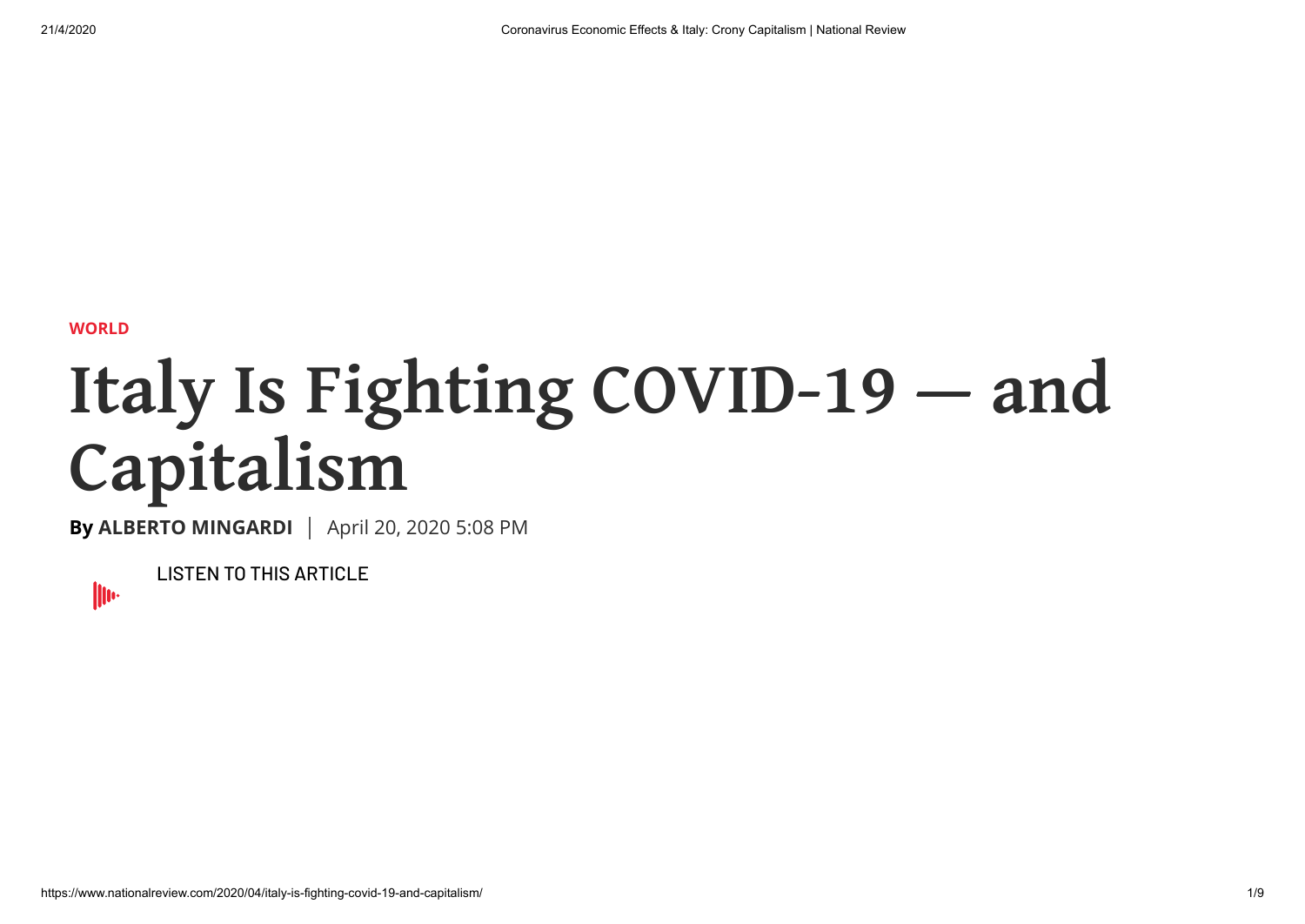

Tourists wear protective masks at a souvenir shop as the Italian government prepares to adopt new measures to contain the coronavirus in Venice, Italy, March 8, 2020. (Manuel Silvestri/Reuters)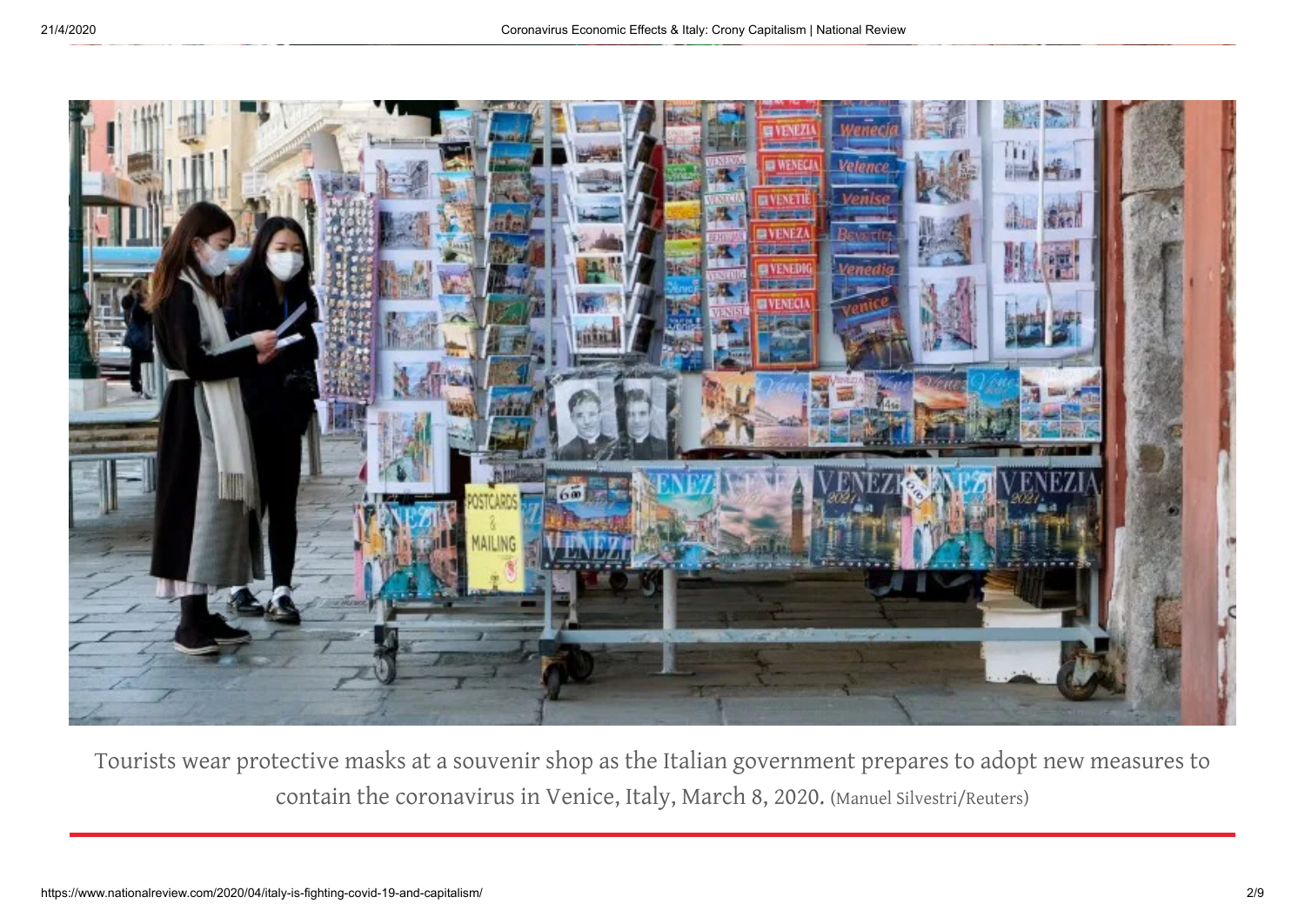could well end up as a massive expansion of the state's power to run business and finance.

I the 1920s, the three major Italian banks had a substantial stake in the largest Italian listed companies. Roughly two years after Wall Street's crash, Italy also experienced a great crash, with stock valuations dropping an average of 30 percent. Those banks found themselves in dire straits: If they sold assets at market prices, their capital would be swept away.

For this reason, in 1933 the Italian Institute for Industrial Reconstruction (IRI) was established by the fascist regime. The government nationalized the banks and placed the shares of businesses it owned in a dedicated holding, to be managed by a few capable technocrats. Mussolini himself thought it was a "convalescent home" for Italian businesses, aimed at a quick recovery. IRI would later be held by Franklin Roosevelt as a model for his NRA. It was not until the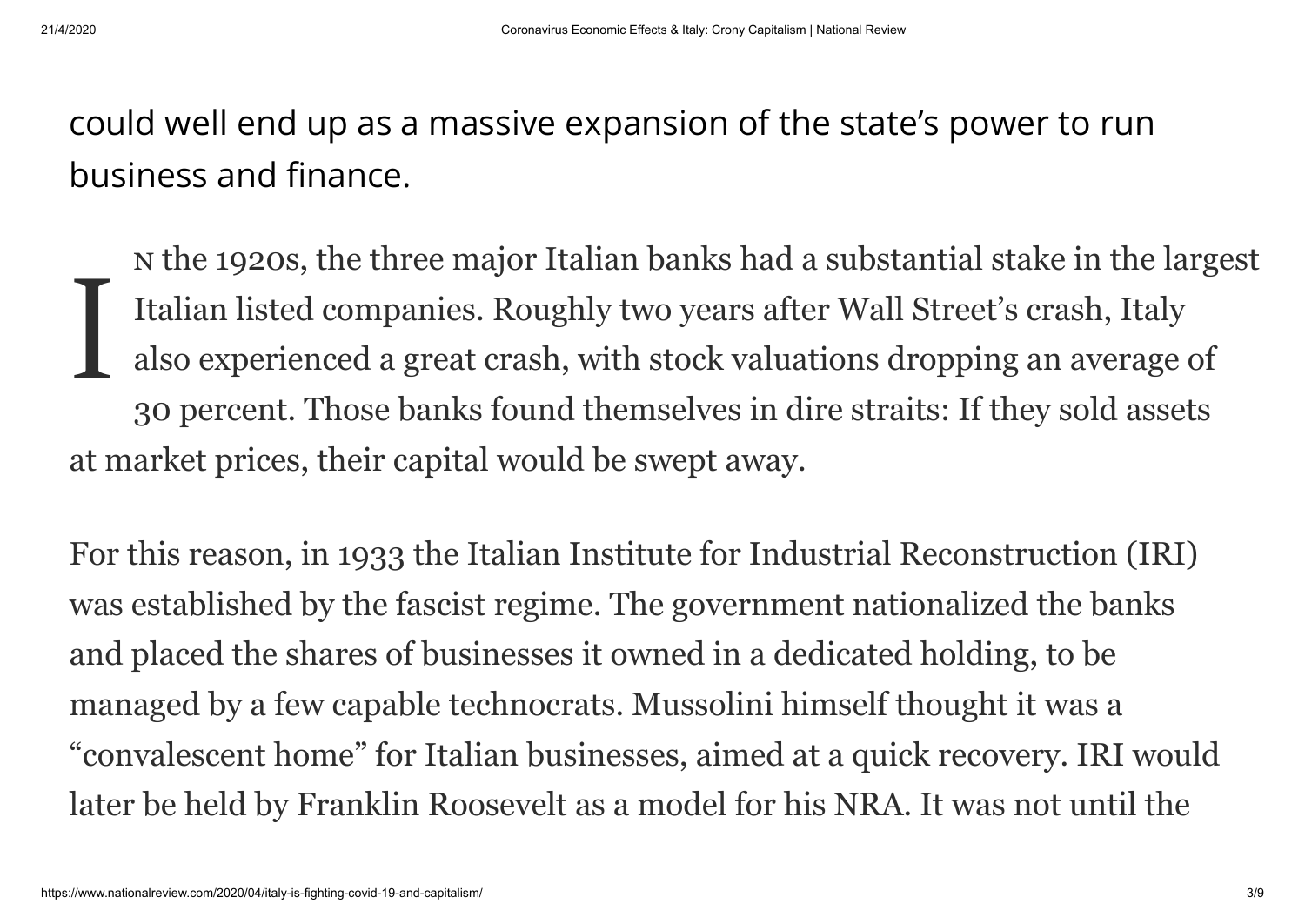holding was liquidated in 2000. In other words, it took nearly 70 years for Italy to get its state-controlled businesses out of the convalescent home.

It is generally agreed that COVID-19 could be as serious a crisis as 1929. It is possible that this predicament will yield an even greater state ownership of formerly private companies. In most countries this would be an unintended consequence of prolonged lockdowns, but in Italy, it may well happen by design.

Since the COVID-19 outbreak, the Italian stock market has lost something like 20 percent of its value. As happens in times of crisis, otherwise very sound companies, such as Fiat Chrysler or ENI and Tenaris, have lost something in the neighborhood of 45 percent in their stock value from last year. Fears of hostile takeovers by foreign "predators" have proliferated.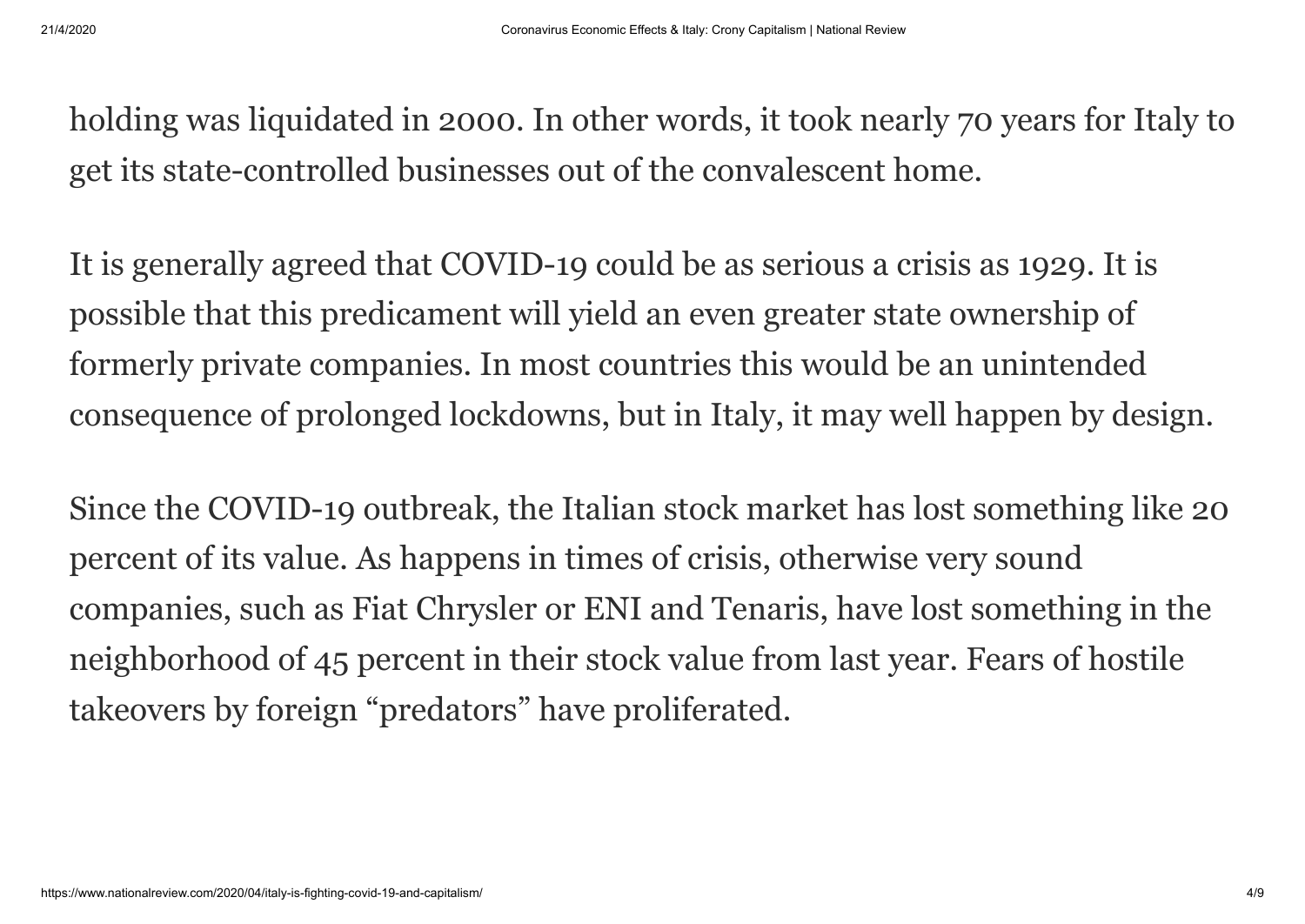range of measures aimed at supplying liquidity to Italian businesses by offering state guarantees to lenders, the Italian government has engineered an extension of its "golden power." The consequences of this expansion will be far-reaching.

Golden power is the Italian version of the British "golden share." It is a set of rules established 2012 that enables the government to dictate conditions in the procedure of purchasing shares by foreign parties and even to stop a sharepurchasing operation. This was, at the beginning, meant for so-called "strategic sectors": businesses related to national defense, telecommunications, transport, and energy. Certainly it is difficult to know what is "strategic" before you need it: Who would have considered "strategic" the production of face masks before COVID-19 hit us?

The government responded not by redefining the concept but by enlarging it. First, it began to include business "at high intensity of technology": a definition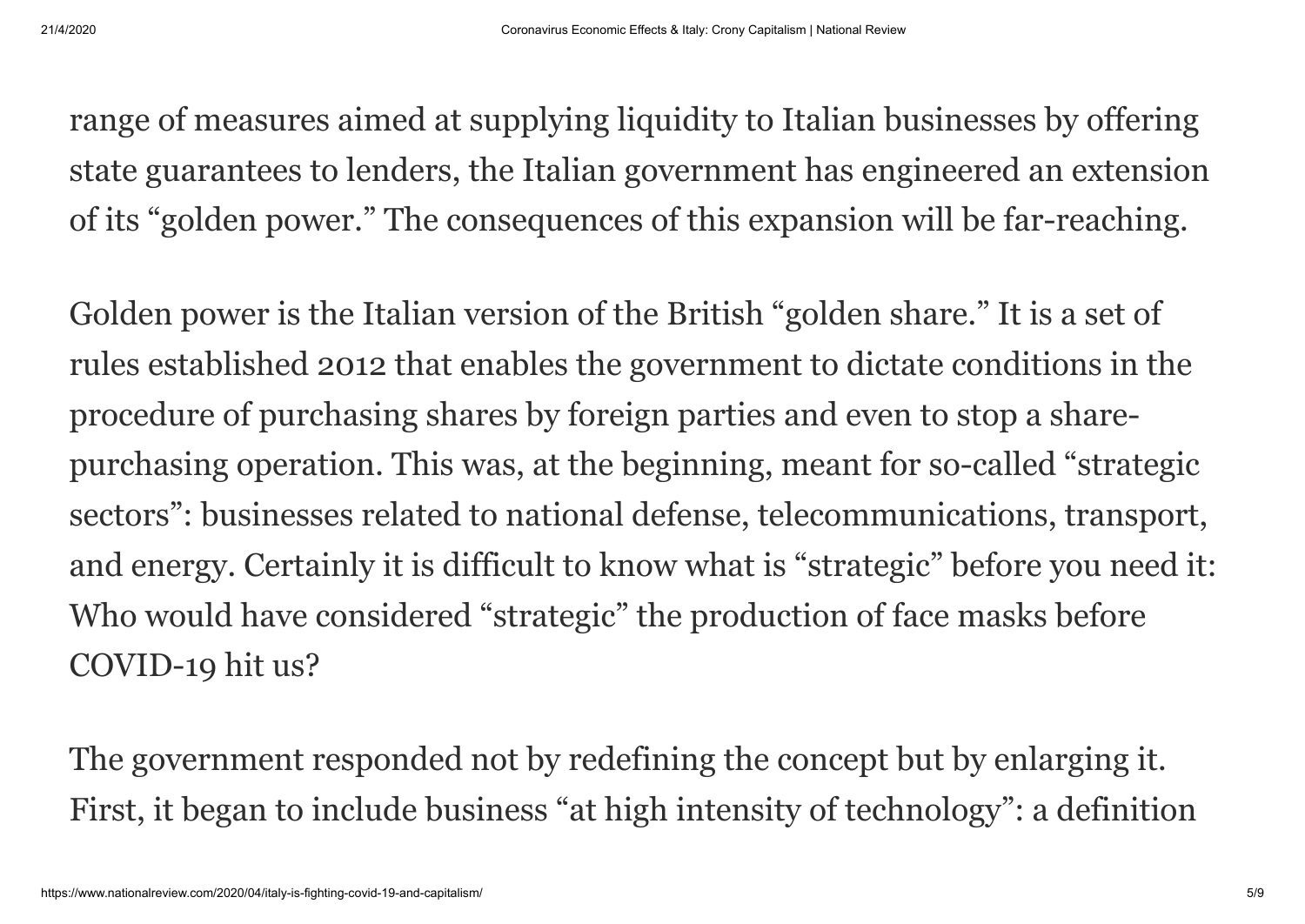extended its golden power to banks and insurers, to "critical infrastructure," to nanotechnology and biotech companies, to artificial intelligence, robotics and cybersecurity, to companies that deal with "sensible information, including personal data," and to the food supply chain. It will not matter if new shareholders are European companies; thus, this is another nail in the coffin of the European single market. If any business wants to enroll a new shareholder from outside the boundaries of the EU, possessing a stake higher than 10 percent or worth more than a million euros, it must seek the government's explicit permission. Let me stress: If *any* business. All of the above applies to private, non-listed companies as well. The boundaries of all the mentioned business sectors can be stretched to include their suppliers too (all of them, explicitly, in the case of telecom companies) — which, in an interconnected world, means we are talking about a substantial chunk of the Italian economy and virtually all of Italy's listed companies.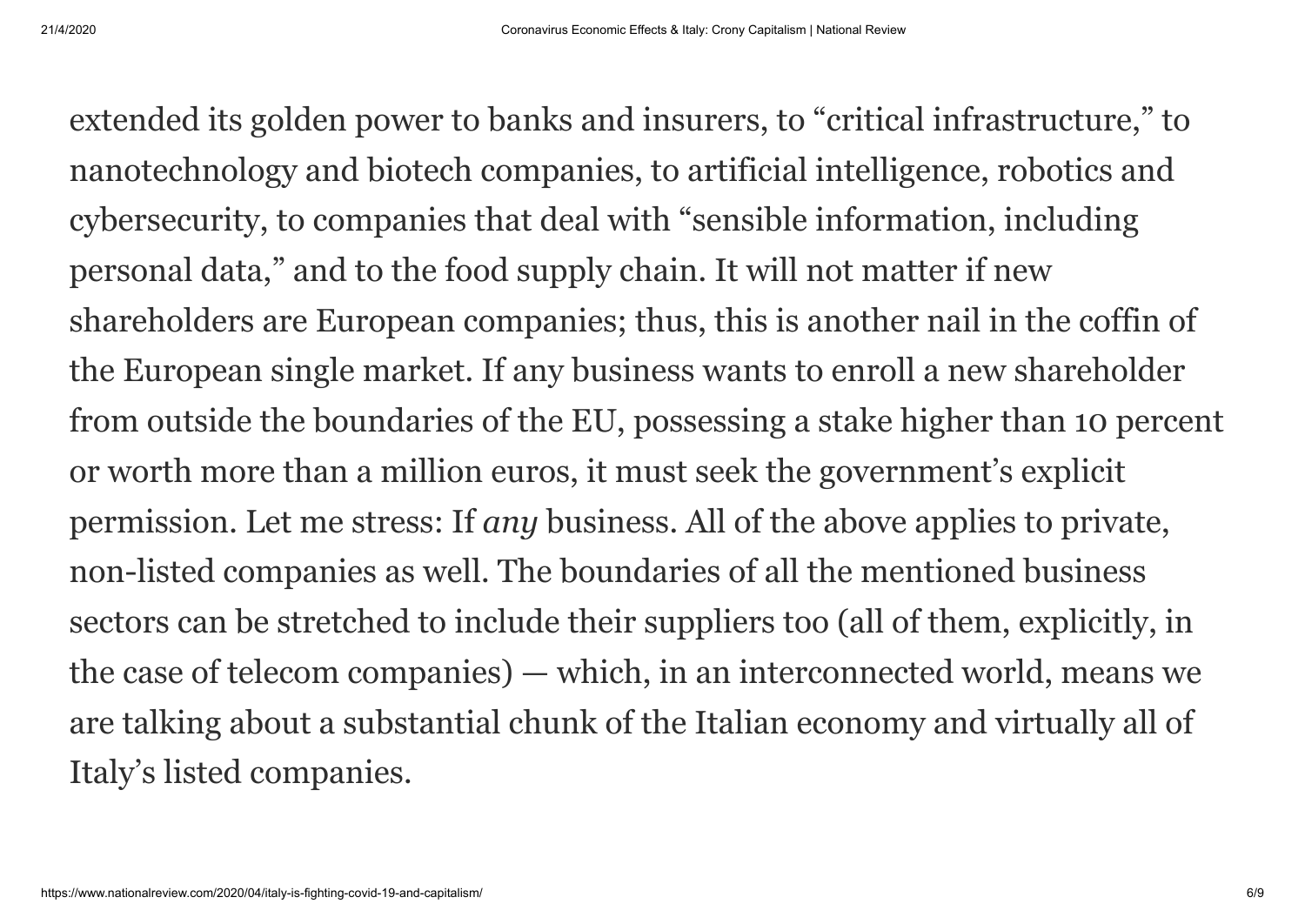December 31, but could of course be renewed) is inflicting another blow to Italian small investors. If they can sell their stocks only to fellow Italians, the value of these stocks is unlikely to increase.

For another, it is likely to create trouble for Italian start-ups, particularly in new technology. If they seek international angel investors or private-equity funds, eager to connect them with their Silicon Valley equivalents, their life is going to be more difficult. If every country produces a certain number of good ideas, money will move to finance them when it is least hampered.

But more important, in order to "protect" Italian entrepreneurs from international predators, this measure is de facto dispossessing them, including founders and owners of medium-size businesses, from their own property. A country such as Italy should mind its geopolitical alliances, but this has little to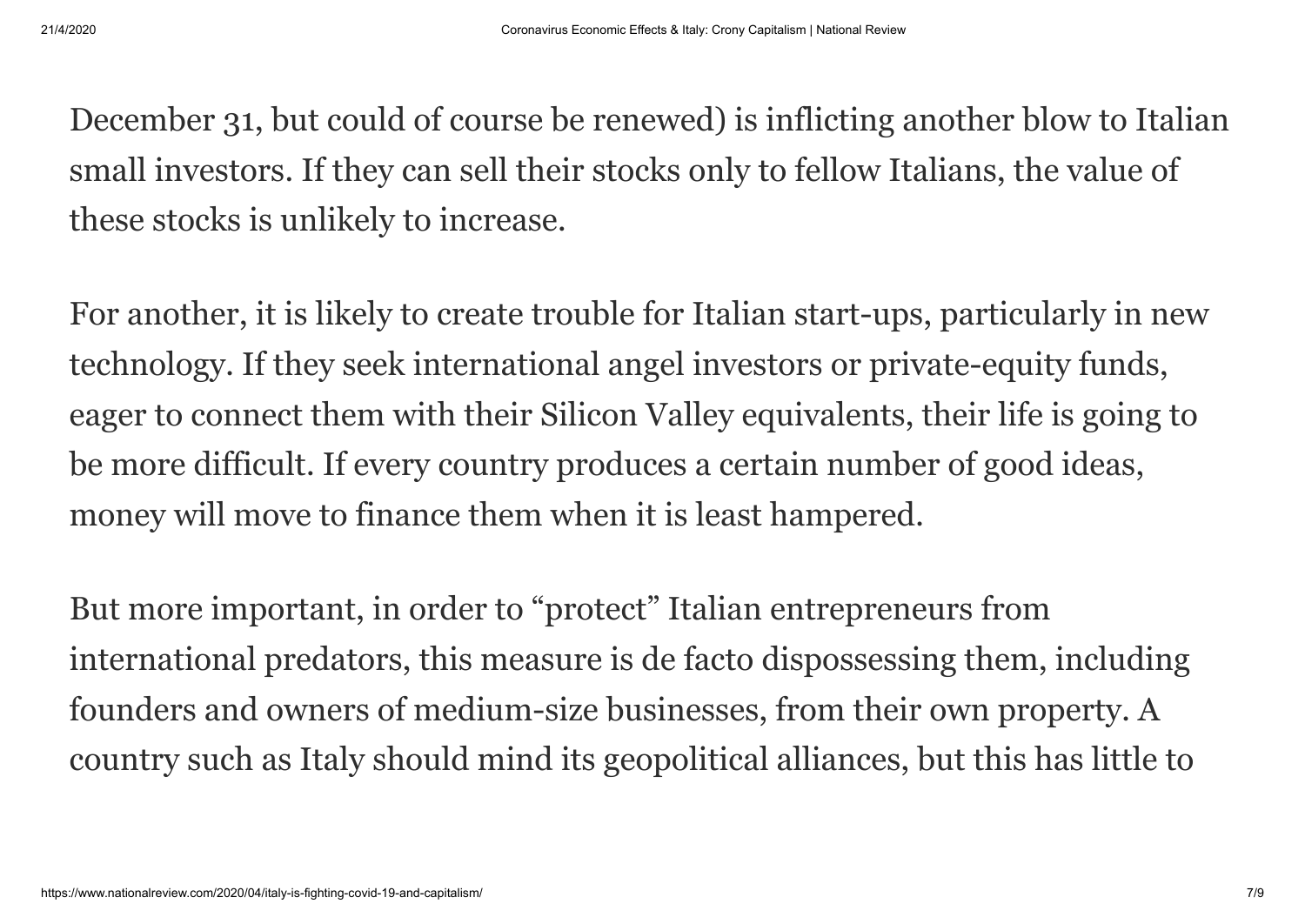ability to alienate it if you wish. If you cannot sell it, it is not yours.

There is a question that should haunt the dreams of Italian rulers: Once the lockdown is over, how many of the country's entrepreneurs will decide not to go back to business? A high regulator burden and a byzantine bureaucracy are typical features of the Italian business environment, and its capitalists know how to handle them. But if their property rights are seized in the pandemic or if they feel they are not the owners of the companies they build, they may be tempted to throw in the towel.

Italian banks may end up owning companies because the owners preferred not to pay their debt and quit instead. Extensive shareholding on the part of banks may make them even more vulnerable, after COVID-19 and 0 percent interest rates. Nationalization, or a new IRI, will then be the only option for the Italian